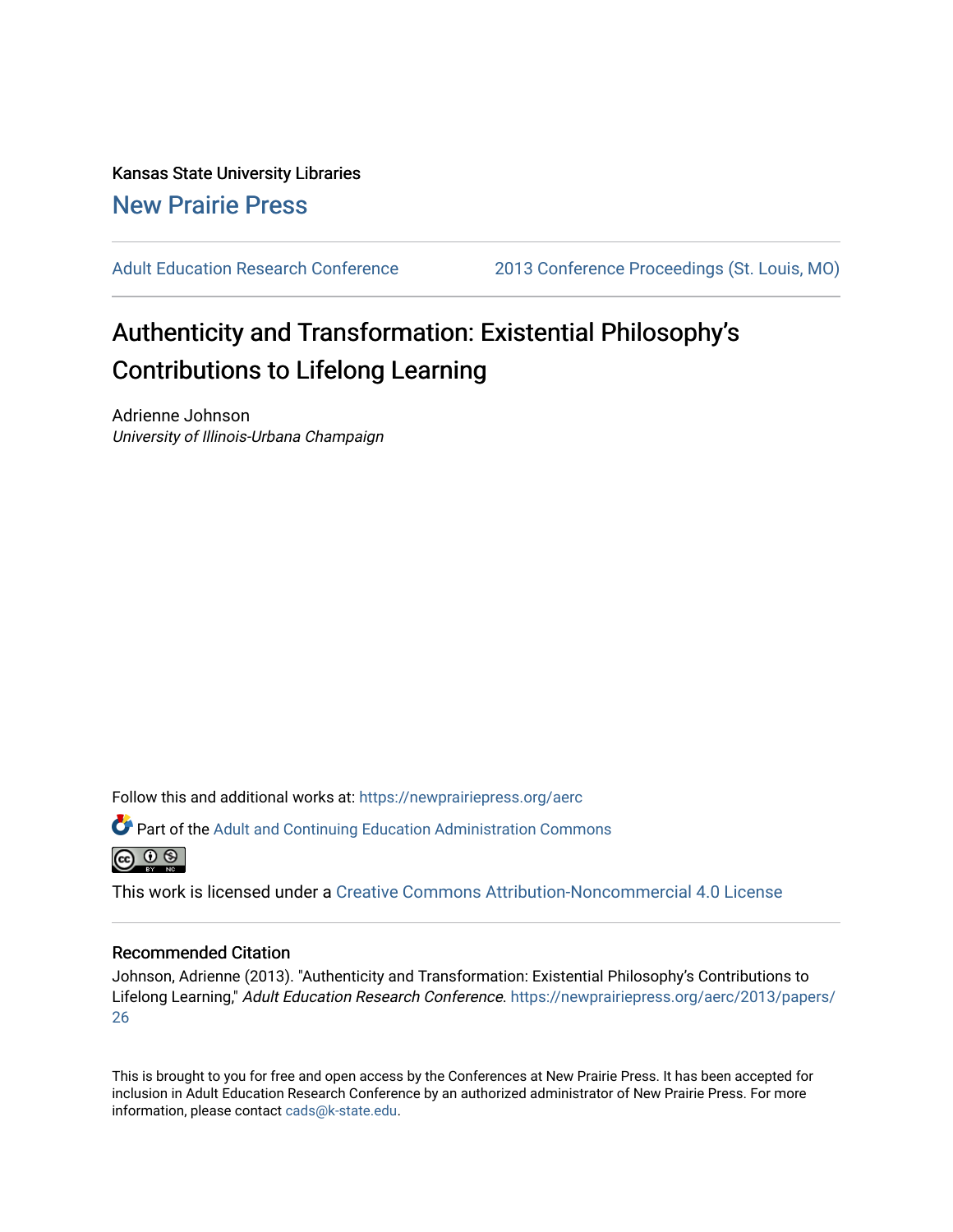# **Authenticity and Transformation: Existential Philosophy's Contributions to Lifelong Learning**

Adrienne Johnson, University of Illinois at Urbana-Champaign, USA

**Abstract:** Existential philosophy contributes richly to the study of lifelong learning. To expose the depths of this conviction, I will explore how the concepts of authenticity and transformation help clarify and actually bolster the role of existential philosophy in lifelong learning.

#### **Introduction**

"Existentialism" is either a word too far removed from every person's vocabulary, or it's a term everyone uses and assumes they understand. I am convinced of the latter. Existentialism is an important concept, discussed by educators in myriad ways. One way that existentialism gets discussed is through related sub-topics. Authenticity and transformation are such sub-topics that have some relationship to lifelong learning. Both concepts, as discussed in existentialist adult education literature, point to the dynamic nature of existence. Furthermore, both have a link with hermeneutics wherein dialogue plays a central role in the increase of self-understanding and critical reflection.

My argument is that when lifelong learning is firmly grounded in conceptual work, the concept becomes more compelling. As it is, lifelong learning faces detractors from multiple sides. However, the concepts I am exploring here, embedded within existential philosophy, promise an intellectually satisfying and creative alternative to scholarly work. Not only this, but existential philosophy presents a set of practical, thought-provoking, and relevant ideas to lifelong learning that are already familiar to many, just from within the literature in adult education.

#### **From Adult Education to Lifelong Learning**

 Lifelong learning grows out of adult education, the latter of which itself signals institutions, whereas the former refers to an ongoing set of processes that occur throughout one's lifetime (Jarvis, 2010). Education refers to institutionalized, planned events towards advancing participants' learning and understanding (Jarvis, 2010). To this list, I would add the transmission of skills and the increase of knowledge. Learning refers to sets of processes, whereby attitudinal, cognitive, bodily, or emotive shifts that have occurred as a result from experience, shapes the whole person (Jarvis, 2010). Especially since adults have so much life experience to offer each other, learning becomes a shared enterprise.

# **Challenges to Lifelong Learning**

Although acknowledging that several competing definitions of lifelong learning exist, Fazal Rizvi argues that neo-liberalism has overtaken the concept of lifelong learning (Rizvi, 2007). Rizvi maintains that although lifelong learning is a sensible idea, specifically its Jeffersonian roots as "lifelong selfeducation," today the concept is associated with international organizations that promote economic growth and development on a global scale, rather than the individual learner, with interests and goals (Rizvi, 2007, p. 120). Furthermore, as the World Bank notes, the global knowledge economy is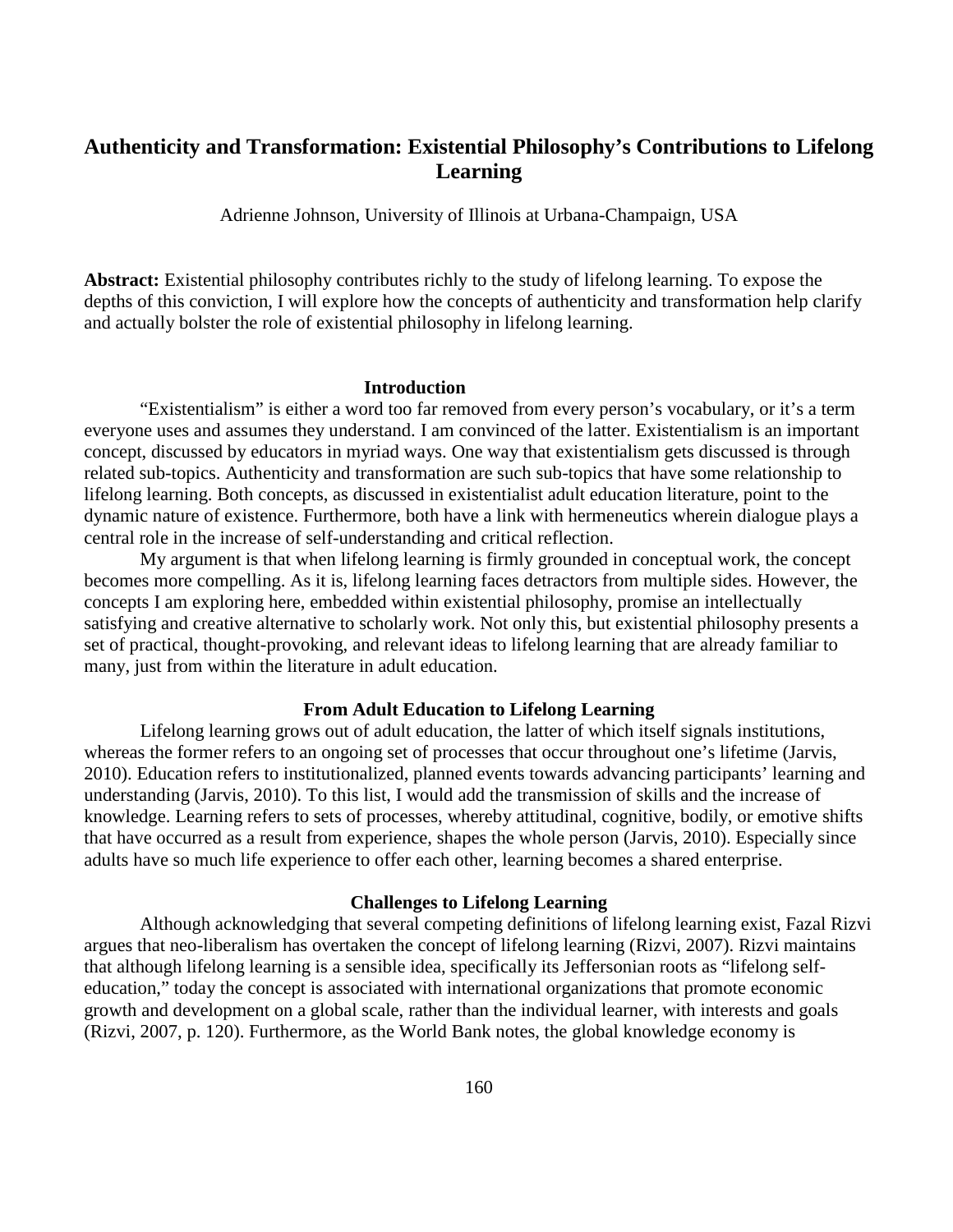placing new demands on citizens, who need more skills and knowledge to function in their dayto-day lives than can be acquired in formal education systems alone…lifelong learning - from early childhood to retirement – is education for the knowledge economy, and it is as crucial in transition and developing economies as it is in the developed world (Rizvi, 2007, p. 120).

It is understandably irksome that the notion of lifelong learning as preparation to learn for the sake of the knowledge economy rather than for the sake of improving one's own life has overtaken other notions of lifelong learning.

Even more disturbing is the claim Rizvi puts forth, essentially stating that policy makers in the 1960s and 70s "borrowed" progressive educational concepts that were later used to under serve the atrisk populations of developing countries and poorer areas. Because of the emphasis on human capital, and the cheapening of community education to spare expenses, lifelong learning appears to be used for purposes not originally intended. As such, lifelong learning is identified specifically with skill sets, training, and preparation to enter the global market.

Gert Biesta also objects to the lifelong learning model in education. He posits that the notion of lifelong learning has shifted from a broadly Western humanist conception, one that embraces democratic principles, to one that embraces principles of human capital—that is, the rise of the learning economy, which has overtaken the traditional democratic purposes of lifelong learning (Biesta 2006, p. 169). Whereas in the past the individual and community have set the agenda, today the state, universities, workplaces, and governing bodies of professional organizations make lifelong learning essentially unfree, and have effectively transformed learning into a duty whereas it was once was a right. (Biesta 2006, p. 175) Clearly concerned that workforce and career education curricula have now begun to satisfy "lifelong learning" certification requirements, Biesta too adds to the difficulties with limitations to the freedom one pursues in learning endeavors.

#### **Existentialism and Lifelong Learning**

But other definitions of lifelong learning exist. Both Rizvi and Biesta point to lifelong learning as an historical idea of self-education across the lifespan and as a liberal, democratic educational ideal, respectively. Unearthing the historical notion of lifelong learning allows us to recover the existential notion of lifelong learning and furthermore allows us to relate it to contemporary conversations within the field of adult education.

As lifelong learning has affiliated with it positive notions, it might seem counterintuitive to then attach a seemingly less than positive idea: existentialism. Existentialism, broadly defined in a humanist sense, is a movement that has roots in philosophy but departs from it (Schacht, 1974, p. 294-295). Existentialism tends to be identified mainly with ideas associated with existential crises or despair. As such, existentialism is all-too easily mischaracterized as the school of thought that examines only certain features, that is negative features, of life that human beings experience and share, such as pain, suffering, and absurdity. Existentialism, as Jean-Paul Sartre pointed out, doesn't dwell only on the difficulties and the struggle of life experience, but also explores the nature and conditions of possibility (Sartre, 2007).

Philosophical existentialism refers to *Existenz-philosophy*, which analyzes the nature of existence. As Walter Kaufmann observed, the existentialist philosophers refused to belong to any school of thought within philosophy and in fact shared mutual distain for the then-current trends within academic philosophy as being too far removed from life, subjectivity, and human concerns. (Kaufmann, 1975, p.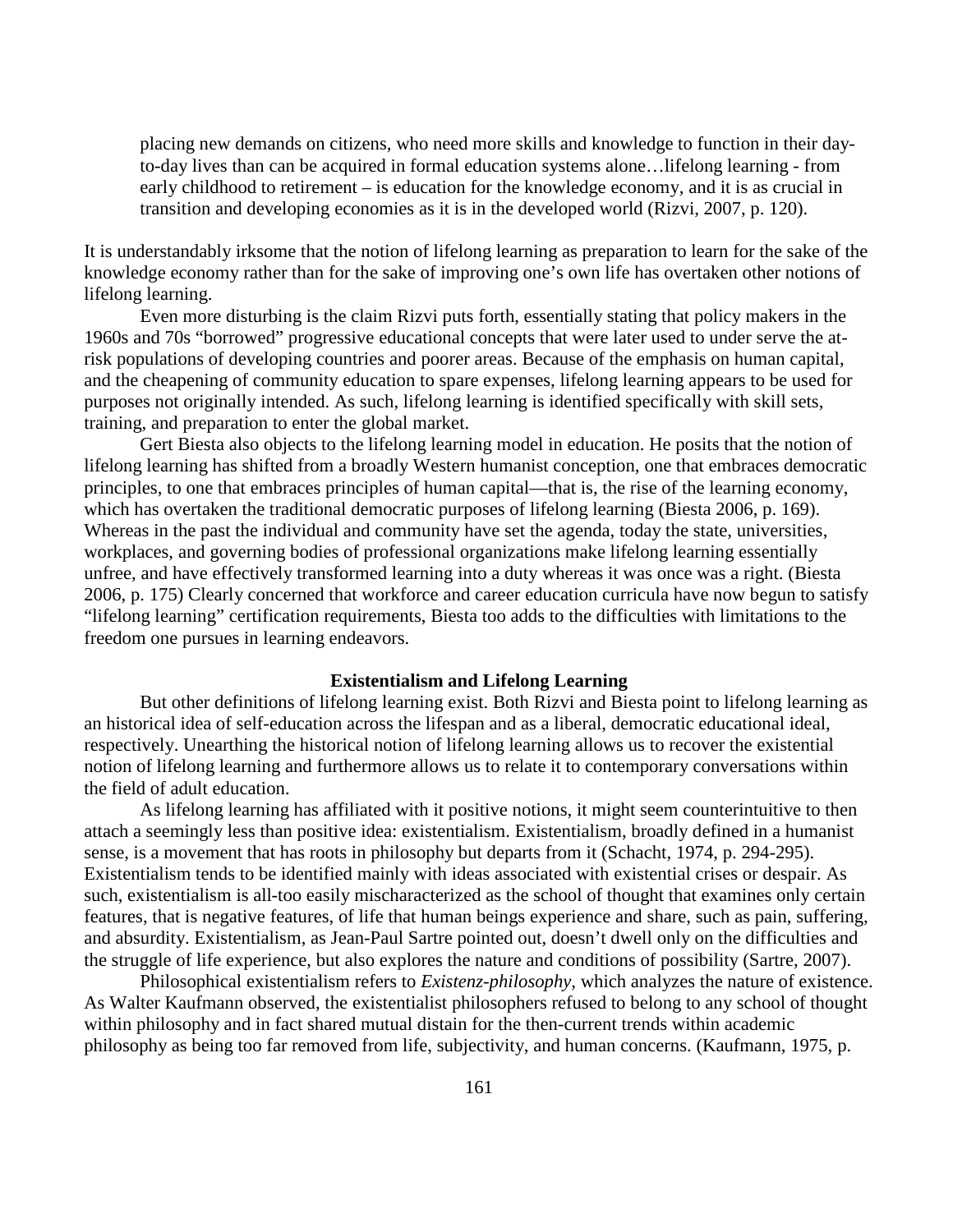12) A recurring theme among existentialists is authenticity and the resulting transformation of the learner who becomes authentic. I am proposing a humanistic-existentialist approach to authenticity in lifelong learning that foregrounds the following: the development of an attitude of responsibility and the fostering of a capacity, and eventually an ability, to continually renew one's sense of self across the lifespan. This way of being authentic is, in itself, paramount to achieving transformation.

## **Authenticity**

But authenticity is not achieved without struggle. Martin Heidegger posited that the vast majority of human beings carry out their everyday living in inauthentic ways. (Heidegger, 1962) The ordinary, every mode of human existence is linked with others and other things, rather than focused on the self and refining it. That is, human beings have the tendency to fall into activities and go along with projects rather than actively take part in and choose to participate in activities. The result of this mentality is that less attention is paid to our growth and development as individuals, singularly focuses on our goals, our progress, and our cares. The difference is great between a person who has a proactive versus a reactive attitude toward existence, whereas the former plans, prepares, and takes ownership of one's existence, the latter prepares for the eventuality of what will happen and copes with the fall out. The vast majority of human beings conform to this reactive type, shunning self-authorship and what Heidegger calls ownness, both of which are essential to achieve authenticity.

Sartre made a similar observation about the human tendency to act inauthentically. Although Sartre's dictum, "existence precedes essence," (Sartre, 2007) places emphasis on individual responses to the human condition against which humans countless times must define themselves and creatively respond to, Sartre reminds us that human beings ordinarily fall into bad faith. People engaged in daily living, attending to cares and projects of various kinds, tend to live in ignorance or self-deception about the miserable conditions of this world. Socialization can unintentionally impede coming into a true sense of one's self and the use of one's freedom to express one's individuality through questioning existence. People only overcome this fallen state and achieve authenticity when they overcome the crisis of alienation and become self-determined questioners of existence.

Heidegger notes that attention is turned to back on the self when humans are threatened, face death, or come to a realization of their finitude. This is what Heidegger refers to as being-towards-death. (Sartre, 2007) The classic example, the Prophet Job for instance, is the person who on the outside had everything to live for, but fell ill or had a terrible accident that resulted in the loss of material goods, and the swift exit of his family and friends during his darkest hour. The result is the person's loss of secure footing in the world, but firm decision to focus instead on cultivating a rich, inner sense of self, as this was the last "good" the person possessed and paradoxically was the most neglected and underdeveloped aspect of his life. Humans get pulled back from distractions and our absorption into everydayness and instead experience the kind of lucidity that allows us to self-focus. The individual is then able to reorient his efforts in order to carry out future projects with clarity and integrity.

Unfortunately, Heidegger's paradigm for authenticity falls under the themes of existentialism from which Sartre and myself would want to move beyond. These themes are certainly worthwhile and worthy of exploration, but the narrative embedded within authenticity of despair, loss, and recovery of the sense of self reflects the larger problematic themes within existentialism that deal overwhelmingly with death, suffering, and pain.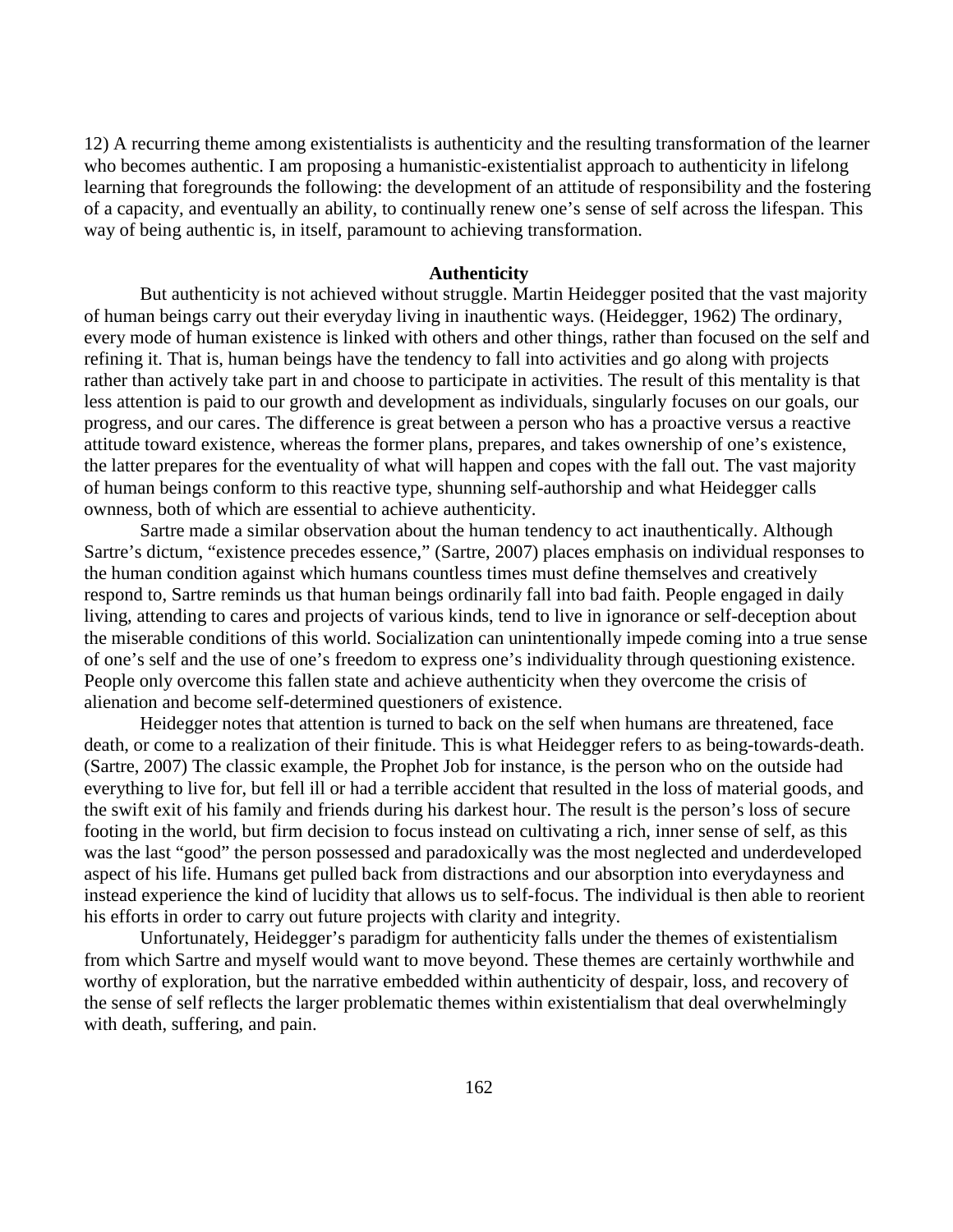According to Charles Taylor, authenticity does not refer solely to the degree to which one creates a sense of self, though this is part of it (Taylor, 1991). Rather, authenticity refers to the dynamic interplay between the self and others through dialogue that helps to shape one's identity and actually results in the refining of one's very selfhood (Taylor, 1991). This happens as an individual, through socialization, engages with others formulates a distinctive sense of self. This process is easier said than done, as culture can present as a difficult obstacle to overcome. The individual has found that "there is a certain way of being human that is my way. I am called upon to live my life in this way, and not in imitation of anyone else's. But this gives a new importance to being true to myself. If I am not, I miss the point of my life, I miss what being human is for me" (Taylor, 1991). The possibility Taylor conceives of is the flourishing of the individual. Kreber calls authenticity an ability "to search for an understanding of the ultimate meaning of one's life in one's own way" (Kreber, 2010). This makes sense if one considers education in the broadest sense as existential project of becoming and as coming into selfhood across a human being's lifespan. On this view, selfhood is not a given, or a one-time, or early developmental achievement, but rather is a self-directed, ongoing lifelong, ethical project.

# **Authenticity's Transformation and Lifelong Learning**

Authenticity is transformative. Coming into authenticity implies that a change on a grand scale has taken place. Inauthenticity can surface as Sartrean bad faith, or merely as participating in the everyday goings on without being fully engaged in one's own projects and purposes, according to Heiddegger. Inauthenticity in learning takes the form of mimicry, as Philip Jackson would term it (Jackson, 1986). Skills and knowledge are passed down from teacher to learner to absorb rather than for the learner to help generate from the ground up. Transformative learning is inseparable from life and results in a qualitative change within the learner. Patricia Cranton and Merv Roy write of habits of mind are altered when learners are exposed to alternative new ways of knowing and thinking (Cranton and Roy, 2003). This alteration occurs as a result of critical reflection that takes place during dialogue, when one's values, assumptions, and beliefs have been tested, challenged, or questioned.

 Fleshing out further the concept of learning, Jack Mezirow adds that the concept should emphasize biographical, historical, and cultural context in which humans are embedded, becoming critically aware of tacit assumptions one holds, and validating meaning by assessing the reasons for our understandings and beliefs (Mezirow, 2000). This normative call for adult learning describes an existential, in broadly humanistic terms, and experiential phenomenon that points to the shared features of human experience, such as identity development across the lifespan (Jarvis, 2010). Philosophical existentialism highlights the essential features of human existence in the world.

# **Conclusion: Moving into Existentialist Lifelong Learning**

I have attempted to demonstrate that philosophical existentialism goes beyond the gloom and doom conception of the overly used term. It is quite overused, and the representation is an inaccurate expression of the entirety of the existential attitude. For existentialism in lifelong learning to be conceived of as a project separate from crisis or suffering, that is as a project that grows out of a consequence or as a reaction to negative circumstances, I have pulled it apart from those contexts and examined the ways in which authenticity and transformation could be fostered from a more positive standpoint. Perhaps as work continues to be done in this way, existential philosophy and similar movement in lifelong learning will find great use and an intellectual home.